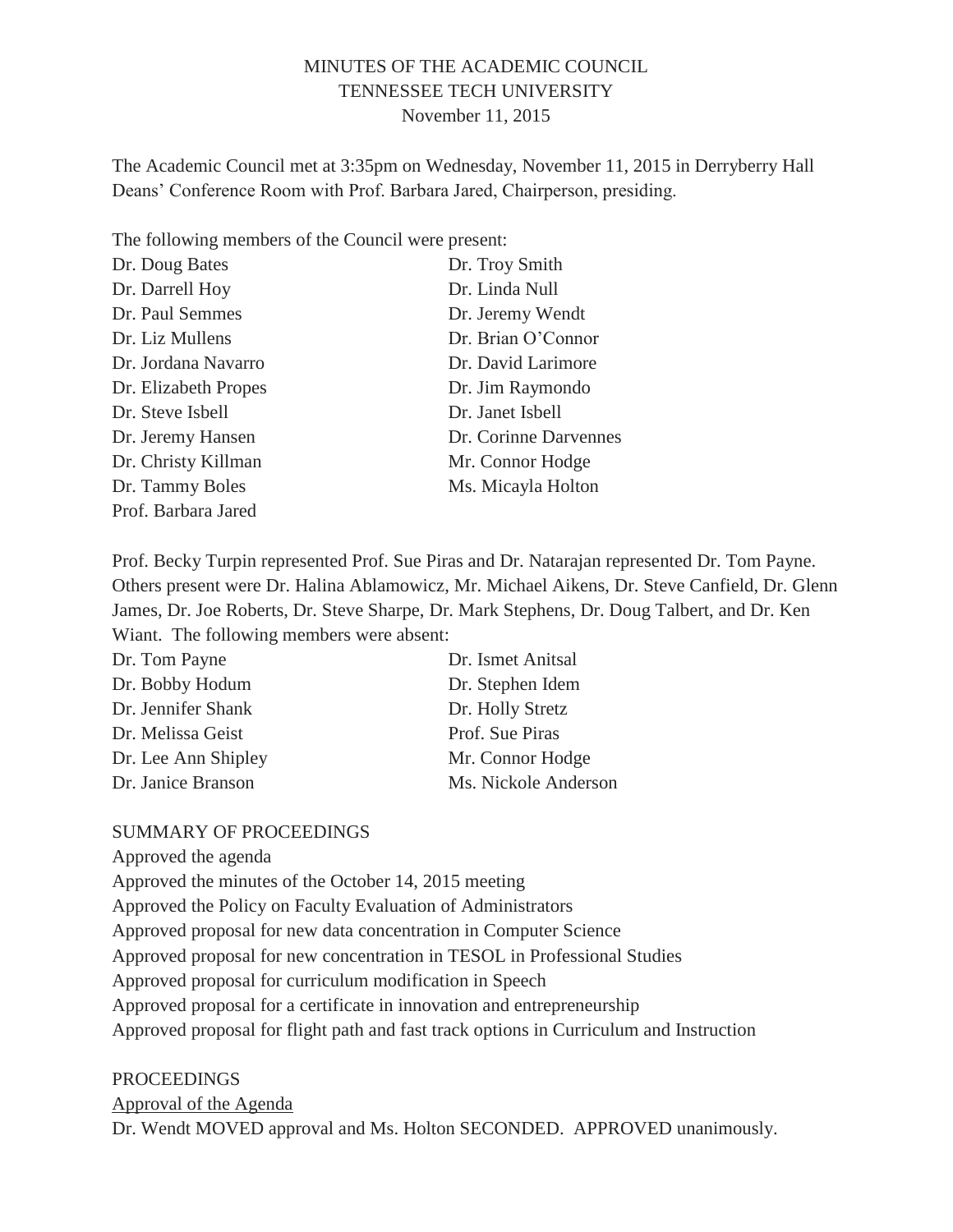# Approval of the Minutes of the October 14, 2015 Meeting

Dr. Darvennes MOVED approval and Mr. Russell SECONDED. APPROVED unanimously.

# Approval of Policy on Faculty Evaluation of Administrators

Dr. Stephens spoke on behalf of Dr. Huo. The Council approved at the October meeting to change section III.A. to include the administrators currently listed on the University's Senior Administration website. The revised policy is being presented for approval. Dr. Propes MOVED approval and Dr. Darvennes SECONDED.

Dr. Glenn James presented information on the evaluation process and past response rates and requested the Council table the vote to allow him time to discuss this further with the subcommittee. After questions and discussion, Dr. Hoy MOVED to table the policy and Dr. Larimore SECONDED. The vote was 14 yes, 4 no, and 2 abstentions.

On November 16, Academic Council Chair Barbara Jared sent an email to all Council members stating the Provost wanted the faculty to have an opportunity to vote on this policy at the University Assembly on November 18. The change in evaluation of administrators was initiated by faculty when faculty voiced a concern that they were not allowed to evaluate administrators that were evaluated by faculty in the past. Dr. Steve Isbell MOVED approval of the email vote to reconsider this policy as presented at the Academic Council meeting November 11and Dr. Navarro SECONDED. The vote was 17 yes, 2 no, and 1 abstention. The policy was presented and approved at the University Assembly meeting.

# Approval of Proposal for a New Data Concentration in Computer Science

Dr. Talbert stated this new concentration is to provide a career path for TTU students to obtain a Bachelor's Degree in Computer Science with Data Science concentration, which aligns with the THEC CIP titled Informatics. There is a demand for this in industry. Dr. Darvennes MOVED approval and Dr. Steve Isbell SECONDED. APPROVED unanimously.

# Approval of Proposal for a New Concentration in Teaching English to Speakers of Other Languages (TESOL) in the School of Professional Studies

Dr. Sharpe explained the use of TESOL certificate and concentration. They are designed to meet an on-going demand for both initial preparation and continuing education for individuals who plan to teach or are currently teaching English as a second/foreign language in various educational settings. This program would also meet the needs of non-native teachers of English in other countries looking to receive additional English language and pedagogical training from an American university. This program is not for students seeking an ESL endorsement for teaching in U.S. public schools. Dr. Larimore MOVED to amend the acronym TESOL stating it would be confusing to the ESL in public schools. There was no second for this motion. Dr. Boles MOVED approval of the proposal as presented and Dr. Darvennes SECONDED. APPROVED unanimously.

Approval of Proposal for Substantive Curriculum Modification in the Speech Program Dr. Ablamowicz explained that the TTU Speech Program was created in 2007 when the Communication area was part of the English Department. Now that Communication is a separate department with new faculty and new courses in the curriculum, they want to revise the current program of study in order to accommodate the changes. This is to provide students with